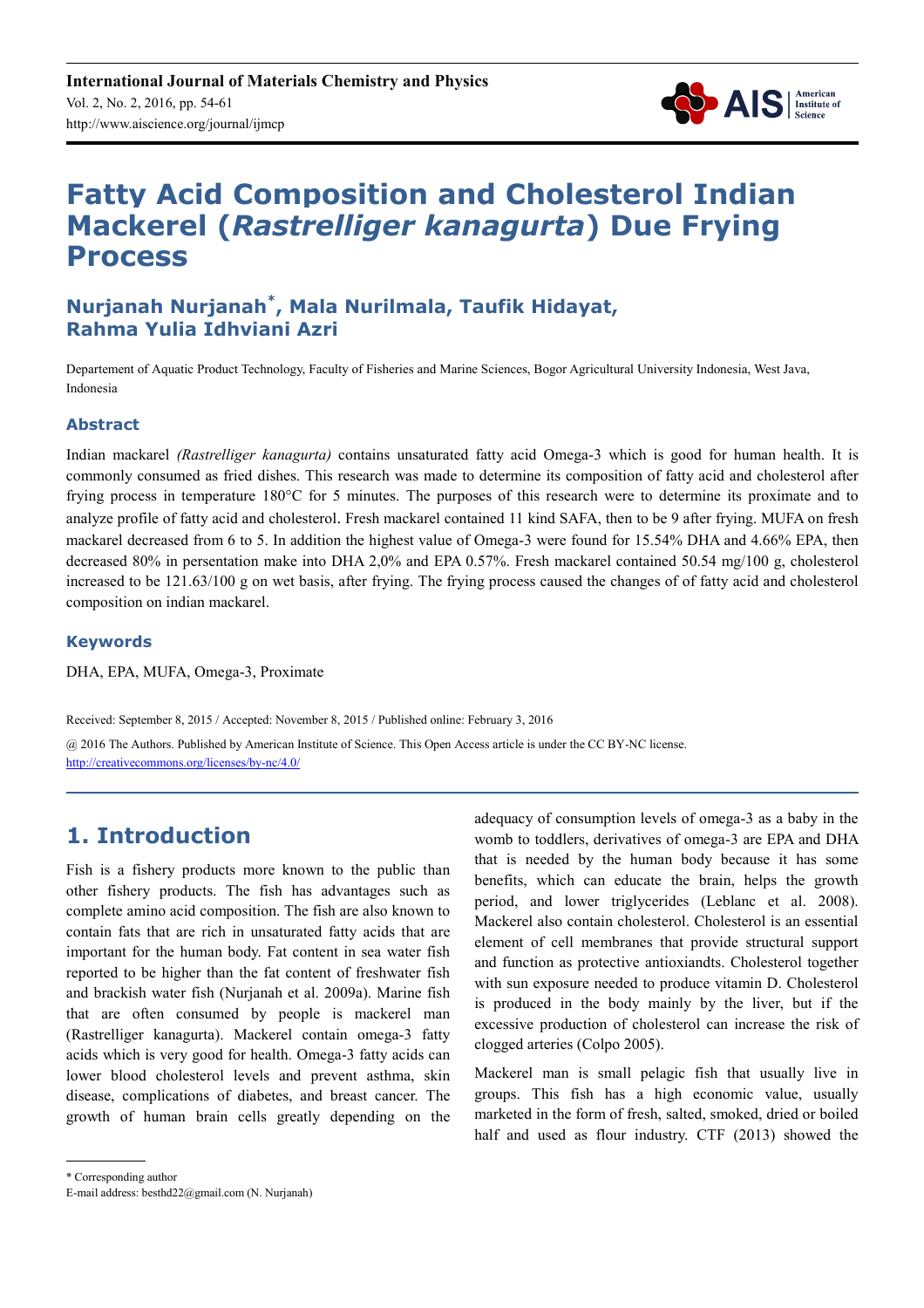increase in the catch of mackerel man of the year 2010 the number of 17 799 tonnes to 44 240 tonnes in 2012. The increase in the value of catching mackerel making man has the potential to be exploited.

Utilization in many ways can be done to process mackerel so it is ready for consumption. Processing in principle is an attempt to change the mackerel into a form that is different from the nature of its origin. Frying process is one way in processing. Food frying process has been commonly practiced to obtain food cooked in a relatively fast and cause a savory flavor. Fried food always taste better than the processing by boiling and steaming. Frying process causes the oil absorption into the material and will affect especially the nutrient content of fat and protein. Research on fatty acids and cholesterol in the results was carried out by Azrina peraira et al (2015) regarding cholesterol da alpha tocopherol on some fishery products in Malacca, (Purwaningsih et al, 2015) examined the fatty acid composition of fish blodok treated with high temperatures. Nurjanah *et al*. (2015), reported that the mackerel Rastelliger kanagurta to 3 fold after being fried at 180 for 5 minutes, as well as research results. Astina *et al* (2015) in the eel fried rice fields up to several orders of magnitude. Jacoeb *et al.* (2015) about composition of fatty acid, cholesterol and tissues description of fresh and fried red snapper fillet Information on the effect of frying on the composition of fatty acids and cholesterol mackerel man is still so small that research is needed to determine the effect of the frying process, and Ginanjar et al. (2015) about amino acid and taurin indian mackerel.

### **2. Materials and Methods**

### **2.1. Materials and Tools**

The raw materials used are mackerel male and commercial cooking oil (Bimoli). Materials used for proximate analysis is distilled water, 0.1 N HCl, 40% NaOH, selenium catalyst,  $H<sub>2</sub>SO<sub>4</sub>$ ,  $H<sub>3</sub>BO<sub>3</sub>$ ,  $2\%$ , filter paper, cotton fat-free, solvent hexane, 0.1% bromcresol green and methyl red 0, 1%. Materials used for the analysis of fatty acid is 0.5 N NaOH in methanol, BF<sub>3</sub>, saturated NaCl, isooktan, Na<sub>2</sub>SO<sub>4</sub> anhydrous. Materials used for the analysis of cholesterol, namely alcohol, acetic anhydride, Petroleum benzene and concentrated  $H_2SO_4$ . The equipment used for the preparation of raw materials, namely knives, frying process using a deep fryer, and digital scales for weighing. The tools used for proximate analysis is desiccator, oven, furnace, tube sokhlet, pumpkin fat and Kjeldahl tube. The tools used for the analysis of fatty acids include homogenizer, pipettes, Erlenmeyer (extraction of fatty acids), and a vial bottle (methylation), as well as the gas chromatograph Shimadzu GC 2010 plus with standard SupelcoTM 37 Component FAME Mix. Tools for analysis of cholesterol that is UV-200- RS.

#### **2.2. Research Procedure**

The study begins with the collection of data origin, size, and yield of mackerel were performed on fresh condition. Proximate analysis, fatty acids, and cholesterol carried in fresh condition and after frying. Mackerel man as much as 30 individuals analyzed morphometric covering a total length, forked length, width, height, and linea lateral (LL). Raw materials were prepared by separating the meat with the skin, head, viscera, and bones for the yield is calculated. The study was conducted with two treatments, ie mackerel and mackerel fresh man cooking man. Fried mackerel will be put into the pot deep fryer oil that already contain as much as 4 L and has been heated at a temperature of 180°C. Mackerel fried for 5 minutes, then the fish is cooled at room temperature. Before and after frying is done weighing to determine weight change mackerel. Meat fresh mackerel and mackerel fried mashed respectively. Fish meat that has been mashed put in aluminum foil and put back into the plastic that has been sealed and coded. Fresh meat and fried mackerel ready for analysis. Proximate analysis methods (SNI 01-2891-1992), fatty acids (AOAC 2005 969.33 grains), and cholesterol (Liebermann-Buchard) conducted by the repeated 2 times for mackerel and fried fresh man.

## **3. Results and Discussion**

### **3.1. Mackerel Male Characteristics (***Rastrelliger kanagurta***)**

Mackerel male body has characteristics such as cigars and covered in scales are small and not easily separated. Forms a flat body with a bigger chest than any other body part, other than that according to Murniyati (2004) mackerel male has blue-green color on the top and bottom yellowish white. Two rows of black spots on the back, a black spot near the pectoral fins. Dorsal fin yellowish gray. The tail fin and yellow chest. Other fins yellowish translucent. This fish has a maximum length of 35 cm with an average length of 20-25 cm. Sample mackerel used can be seen in Figure 1 and morphometric the data shown in Table 1.

| No           | Parameter      | Unit | Value $(x \pm st \text{ dev})$ |
|--------------|----------------|------|--------------------------------|
|              | raw length     | cm   | $14.4 \pm 0.79$                |
| 2            | long forked    | cm   | $13.3 \pm 0.72$                |
| $\mathbf{3}$ | Height         | cm   | $2.76 \pm 0.21$                |
| 4            | wide body      | cm   | $1.78 \pm 0.20$                |
| $\sim$       | LL.            | cm   | $8.47 \pm 0.62$                |
| 6            | weights intact | G    | $31.3 \pm 4.07$                |

Description: Data obtained from 30 mackerel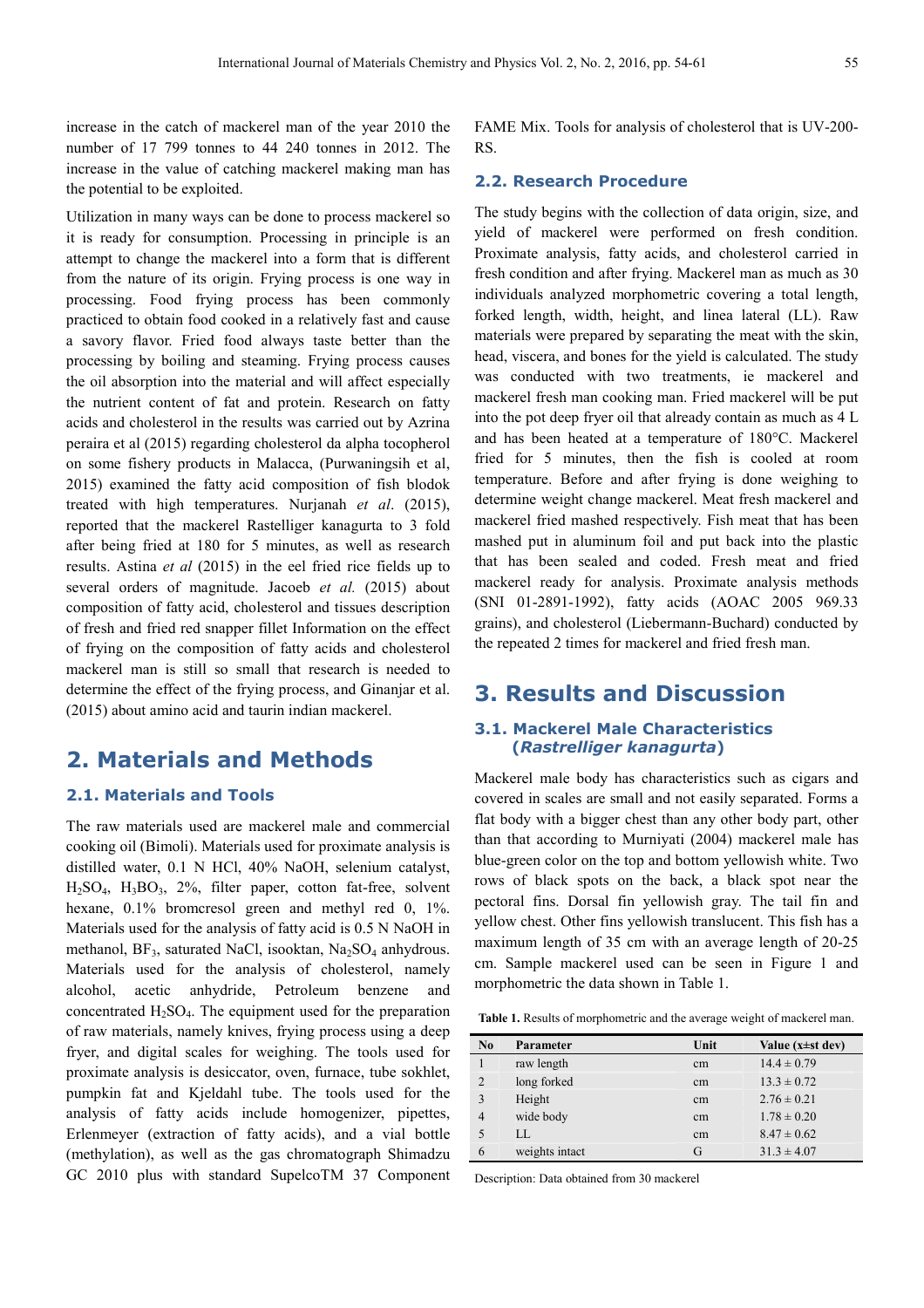

**Figure 1.** Mackerel Fish (*Rastrelliger kanagurta*).

The results in Table 1 shows the size of the mackerel man who has not yet reached the adult stage. Rifqie (2007) stated that in tropical waters, mackerel men generally reach maturity gonad first time at a length of 175-190 mm forked. Mehanna (2001) states that the size of the mackerel male in the range of 14.3 to 27.7 cm long and weighing in the range of 25-226 g.

### **3.2. Rendemen**

The yield value of a material processing is an important parameter for the basic calculation known financial analysis, estimating the amount of raw materials to produce products in a certain volume, and determine the level of efficiency of a treatment process (Junianto et al. 2006).

The yield of the meat with the skin has a higher percent yield is 66% with a thickness of 0.5-1 cm meat. Mackerel men have thin skin and are not easily separated, according Rifqie (2007) the characteristics of the body of a man like a cigar puffer fish and covered in scales are small and not easily separated so that the calculation of the yield of meat with the skin into one piece. The yield of high value after the head meat with skin and bones with a percentage of 18% and a bone head 8%. Head and spine can be utilized for the source of gelatin and a source of calcium, according to Nurilmala et al. (2006) states that the bone is one of the waste from the fish processing industry has the highest calcium content in the body of the fish, because the main elements of the fish bones are calcium, phosphorus and carbonate. The lowest value owned gills and viscera, offal typically can be used as fertilizer or animal feed.

Treatment with frying techniques cause shrinkage or weight loss (lost) 50% of the weight of the meat with fresh skin. Treatment with frying techniques cause shrinkage or weight loss (lost) 50% of the weight of the meat with the skin. It disebababkan evaporation of water into the air is replaced with fat during frying process, according Kristantina (2013) frying process causes reduction of water content in meat red snapper, the discharge of water in tissues of fish meat would cause components other nutrients are also reduced, namely

protein, fat, vitamins and minerals that meat yield will also decrease.

#### **3.3. Chemical Composition**

The chemical composition of fresh mackerel highest levels found in the water, then the next highest value found in protein content, while the mackerel fresh ash and fat content has a low value. Results of the proximate analysis mackerel before and after frying can be seen in Table 2. Differences in chemical composition can be influenced by endogenous (internal) and exogenous factors (external). Internal factors influencing the chemical compositions include genetic factors, biota species, sex, size, maturity level of gonads (TKG), and the nature of inheritance, whereas outside factors that affect nutrient content such as temperature, salinity, habitat, season, and species composition and the availability of food (Gokce et al. 2004). Comparison of the chemical composition of the different types of fish that can be seen in Table 3. The chemical composition of the fishery has a high water content, the smaller the size of the fish, the water content tends to be higher. The water content is inversely proportional to the protein content, meaning that increasing the protein content of the lower water content. Protein compounds contained in a water-containing material is chemically bound to the constitution (Nurjanah et al. 2009b).

**Table 2.** Results of the proximate analysis mackerel and fried fresh.

| <b>Chemical</b><br>composition | Fresh             |                                                 | Fried           |                 |
|--------------------------------|-------------------|-------------------------------------------------|-----------------|-----------------|
|                                | BB(%)             | BK(%)                                           | BB(%)           | BK(%)           |
| Water content                  | $76.4 \pm 0.15$ - |                                                 | $49.6 \pm 0.45$ |                 |
| ash                            |                   | $1.49 \pm 0.14$ 6.33 $\pm$ 0.64 2.72 $\pm$ 0.07 |                 | $5.39 \pm 0.09$ |
| The protein content            |                   | $18.5 \pm 0.31$ $78.8 \pm 1.83$ $32.4 \pm 0.22$ |                 | $64.3 \pm 0.14$ |
| fat content                    |                   | $0.59 \pm 0.10$ $2.5 \pm 0.43$ $12.5 \pm 0.57$  |                 | $24.9 \pm 1.08$ |
| carbohydrate                   |                   | $2.9 \pm 0.70$ $12.3 \pm 2.89$ $2.65 \pm 0.72$  |                 | $5.24 \pm 1.40$ |

**Tabel 3.** Perbandingan komposisi kimia berbagai jenis ikan.

| <b>Mackerel</b>               | bonito                             | Catfish                                                                                                                | White snapper                          |
|-------------------------------|------------------------------------|------------------------------------------------------------------------------------------------------------------------|----------------------------------------|
|                               |                                    |                                                                                                                        | (BB %) <sup>4</sup>                    |
| Water content $76.6 \pm 0.48$ | $73.0 \pm 0.96$                    | $79.6 \pm 0.82$                                                                                                        | $71.6 \pm 0.23$                        |
| $1.44 \pm 0.07$               |                                    | $1:08 \pm 0:02$                                                                                                        | $0.92 \pm 0.40$                        |
|                               |                                    | $15.5 \pm 0.19$                                                                                                        | $18.4 \pm 0.43$                        |
|                               |                                    |                                                                                                                        | $4:18 \pm 0:26$                        |
|                               |                                    |                                                                                                                        |                                        |
|                               | $3.89 \pm 0.24$<br>$1.15 \pm 0.08$ | fish $(BB\%)^1$ $(BB\%)^2$<br>$1.79 \pm 0.25$<br>$16.8 \pm 0.56$ $18.4 \pm 0.27$<br>$4.26 \pm 0.05$<br>$2.76 \pm 0.21$ | (BB %) <sup>3</sup><br>$2:51 \pm 0:45$ |

Water is a basic component of fish, about 80% of the portion of meat that can be eaten. The water content of mackerel after frying process there is a change. The water content of mackerel 76.4% and 49.6% with fresh and fried, research Rahman et al. (2012) mackerel fresh man has a water content of 76.6% after frying duhu 180°C for 15 minutes has a water content of 20.39%. High levels of water because of the water that is not tied into the network of a substance or pure water with unusual properties and full activity. A decrease in water content after frying process due to the evaporation of the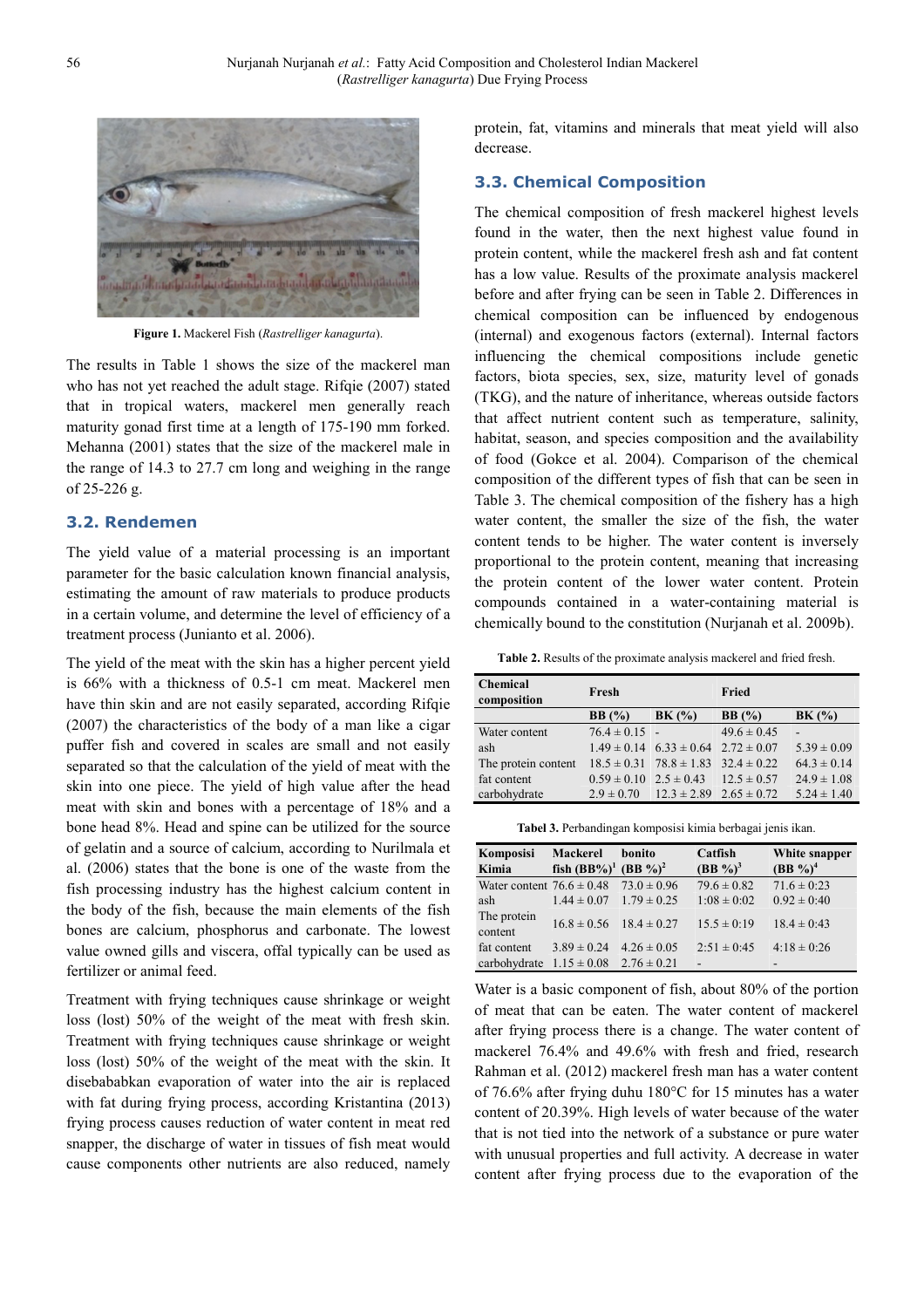water is replaced by fat and the length of time the frying pan, so the longer frying time, the more water will evaporate and be replaced by oil.

The ash content of a food indicates total minerals contained in the food material (Winarno 2008). Results of ash content in fresh mackerel of 1.49%, while the fried mackerel increased the ash content is 2.72%, according to research conducted Susilawati (2002) ash content in some types of fish with frying treatment showed average figures 0.60% - 1.15% on fresh fish, while the fish fry showed the average rate of 2.00% -3.30%. Differences ash fresh mackerel can be caused by the amount of minerals contained in different foodstuffs. The mineral content of a material can be increased when the frying process because palm oil containing phosphorus, iron and cuprum (Hasibuan and Nuryanto 2011).

The protein content in fresh mackerel gained 18.5%, while 32.4% puffer fish fry. Increased protein levels wet basis after the frying process is caused by a decrease in water content after frying so that the protein content increased proportionately. The chemical composition of the protein will be different after the removed water content is 78.8% fresh mackerel and mackerel fry 64.3%. A decrease in the protein due to the frying process. Meat protein is unstable and has the properties can be changed (denatured) with changing environmental conditions (Georgiev et al. 2008). Denaturation may imply a change or modification to the structure of secondary, tertiary, and quaternary protein molecule without breaking the covalent bonds (Jacoeb et al. 2008). Denaturation process of changing the physiological properties of the protein but does not cause total nitrogen in food decreased. Calculation of protein content on this test is to test the total nitrogen that is in the food (crude protein). Allegedly there are other components in the form of nonprotein nitrogen which are calculated in this study.

Fat content in fresh and fried mackerel on a wet basis, namely 0.59% and 12.5%. Once the water content is removed, the value of fresh and fried mackerel was 2.5% and 24.9%, increase in fat levels can be caused by the influx of oil-containing fats and replace the water that is in the food. During the frying process takes place, the majority of oil into the crust and the outer part (outer zone) so that it fills the empty space that was originally filled by water. Frying process used cooking oil as a medium of heat. Oil is absorbed partly by the fried fish. Fat content increased due to the frying process. The water lost due to evaporation will be filled by oil (Susilawati 2002). Used cooking oil as a heat transfer medium during frying fish, mackerel absorbed by the meat so that the fat content found in cooking oil also absorbed. Foodstuffs will absorb some oil during frying. Excessive absorption can be reduced with the new drain fried

food (Muchtadi and Ayustaningwarno 2000).

Analysis by the difference in carbohydrate content showed the value of 2.9% on fresh bloating and 2.65% in fried puffed. Okuzumi and Fuzii (2000) states that the glycogen content contained in fisheries products amounted to 1% for fish, and 1% for crustaceans. Carbohydrate content in fish is usually very little that ranges between 0.1-1% (Nurjanah and Abdullah, 2010). Analysis by difference suggests that storing fresh mackerel are high in carbohydrates. Ningsih (2011) states that the presence of carbohydrates in food sometimes is not alone, but alongside other nutrients ie protein and fat, but it can also contain meat diktiosom assemble components of carbohydrates. Carbohydrates on fishery products do not contain fiber, mostly in the form of glycogen consisting of glucose, fructose, sucrose, and other monosaccharides.

#### Fatty Acid Composition

Saturated fatty acids (SAFA) show on mackerel meat fresh man a total of 11 types, while after fried turned into 9 types. The content of saturated fatty acids most commonly found in mackerel, namely myristic fatty acid (C14: 0), palmitic fatty acid (C16: 0) and stearic fatty acid (C18: 0). Palmitic fatty acids increased after frying from 16.1% to 29.2%, while saturated fatty acids myristic and stearic decreased. Myristic fatty acids decreased from 3.42% to 1.09% and stearic fatty acids decreased 6.57% to 3.78%. It can be derived from palm oil or used cooking oil that contains a high palmitic fatty acid palmitate will be entered into materials that are fried. Palmitic acid is also a major component of total saturated fatty acids is 53-65% (Ozugul and Ozugul 2007). Palmitic acid content were increased according to the research conducted by Alireza et al. (2010) that the palmitic acid oil may rise after deep fat frying process. The composition of fatty acids in the meat with the skin mackerel and fried fresh man presented in Table 4

Monounsaturated fatty acids (MUFA) fresh mackerel showed the number as many as 6 different types, while the fried mackerel are 5 types. Oleic fatty acid (C18: 1N9) has the highest value before and after frying and the highest grade after oleic fatty acid is palmitoleic fatty acid (C16: 1). Oleic fatty acid content has increased 7-fold after frying is 4.46% to 30.6%. Increased levels of oleic acid in the meat with fried mackerel skin caused by frying. Change after frying due to the mixing of oleic acid derived from cooking oil, oleic content in palm oil 30.91% (Abiona et al., 2011). Research Domiszewski et al. (2011) also showed that oleic fatty acid is the highest MUFA on fresh meat and fried catfish, which amounted to 37.59% and 62.33%. Oleic acid has a function in the body is as an energy source, as antioxiandts to inhibit cancer, lowering cholesterol levels and solvent media vitamins A, D, E, and K. oleic acid deficiency can cause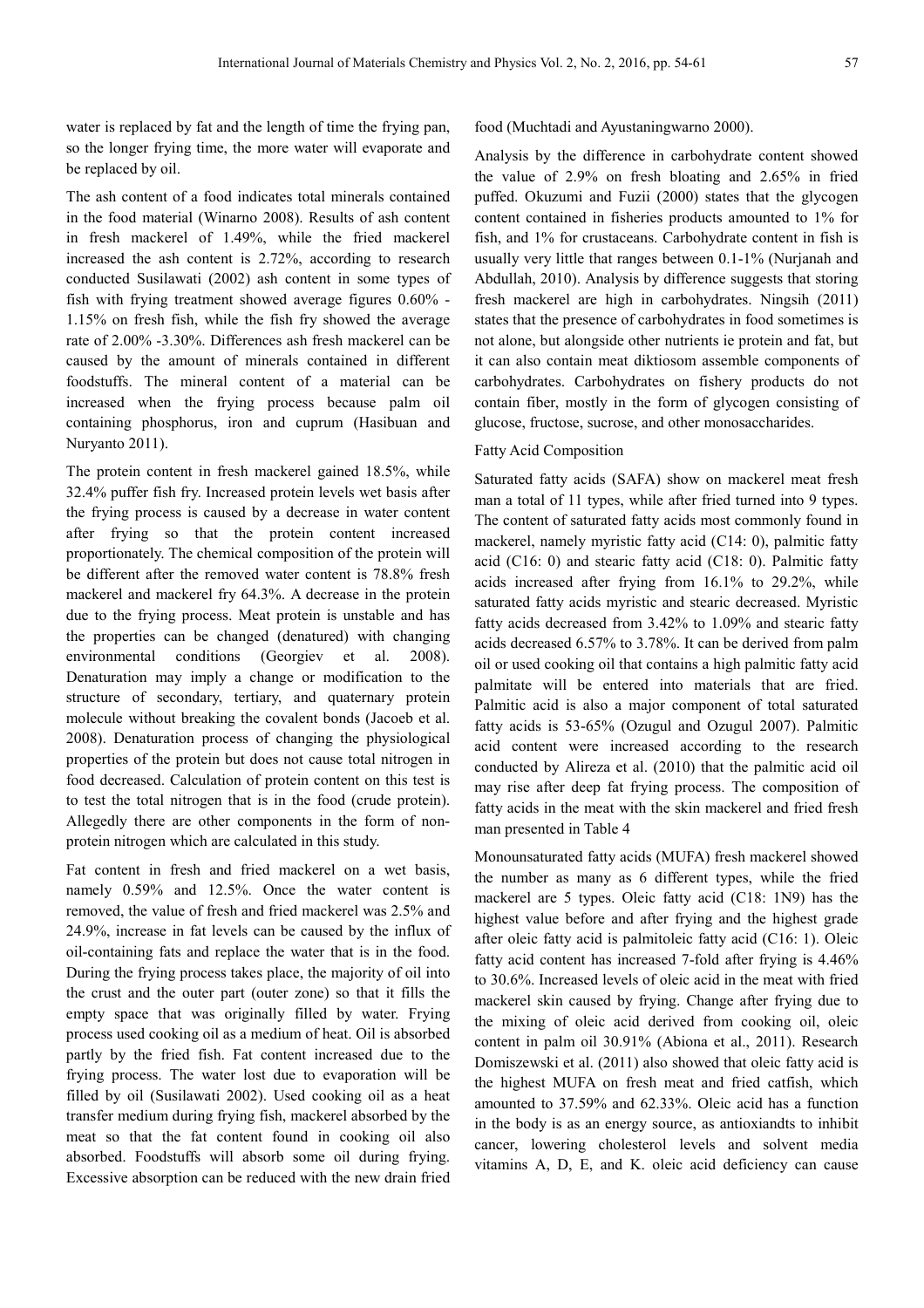interference with vision, memory loss and impaired the growth of brain cells in fetuses and infants (Peddyawati 2008). Palmitoleic fatty acids decreased from 2.51% to 0.46% after the frying process. This is caused by the oxidation of fatty acids that occur when frying. Oxidation damage occurs in unsaturated fatty acids, but when the oil is heated at a temperature of 100°C or more, saturated fatty acids can be oxidized (Sartika 2009).

| <b>Fatty Acid</b>                      | Fresh (%w/w)     | Fresh mackerel* | Palm oil **                        | Mackerel fried (%w/w) |  |  |  |
|----------------------------------------|------------------|-----------------|------------------------------------|-----------------------|--|--|--|
| <b>Saturated fatty acids (SAFA)</b>    |                  |                 |                                    |                       |  |  |  |
| Lauric $(C12:0)$                       | $0.06 \pm 0.01$  | tt              | tt                                 | $0.13 \pm 0.01$       |  |  |  |
| Tridekanoat (C13: 0)                   | $0.07 \pm 0.01$  | tt              | tt                                 | tt                    |  |  |  |
| Myristat (C14: 0)                      | $3.42 \pm 0.06$  | 1.04            | 0,88                               | $1.09 \pm 0.06$       |  |  |  |
| Pentadekanoat (C15: 0)                 | $0.82 \pm 0.03$  | tt              | tt                                 | $0.13 \pm 0.01$       |  |  |  |
| Palmitic (C16: 0)                      | $16.1 \pm 0.90$  | 3.26            | 4.26                               | $29.2 \pm 2.03$       |  |  |  |
| Heptadekanoat (C17: 0)                 | $1.02 \pm 0.04$  | 0.98            | tt                                 | $0.20 \pm 0.01$       |  |  |  |
| Stearic $(C18:0)$                      | $6.57 \pm 0.49$  | 0.98            | 813                                | $3.78 \pm 0.35$       |  |  |  |
| Arakhidat (C20: 0)                     | $0.57 \pm 0.03$  | 0.81            | 0.29                               | $0.33 \pm 0.01$       |  |  |  |
| Heneikosanoat (C21: 0)                 | $0.15 \pm 0.01$  | tt              | tt                                 | tt                    |  |  |  |
| Behenic $(C22:0)$                      | $0.26 \pm 0.01$  | 0.16            | tt                                 | $0.09 \pm 0.01$       |  |  |  |
| Lignocerat $(C24:0)$                   | $0.19 \pm 0.01$  | 0.32            | tt                                 | $0.08 \pm 0.01$       |  |  |  |
| Sum                                    | 29.23            |                 |                                    | 35.03                 |  |  |  |
| Monounsaturated fatty acids (MUFA)     |                  |                 |                                    |                       |  |  |  |
| Erukat (C22: 1N9)                      | $0.39 \pm 0.04$  | tt              | tt                                 | tt                    |  |  |  |
| Palmitoleic (C16: 1)                   | $2.51 \pm 0.08$  | 0.16            | tt                                 | $0.46 \pm 0.06$       |  |  |  |
| Elaidic (C18: 1n9t)                    | $0.08 \pm 0$     | tt              | $\ensuremath{\operatorname{t\!t}}$ | $0.1 \pm 0.01$        |  |  |  |
| Oleic $(C18:1n9c)$                     | $4.46 \pm 0.34$  | tt              | 30.91                              | $30.6 \pm 1.87$       |  |  |  |
| Cis-11-Eikosenoat (C20: 1)             | $0.24 \pm 0.01$  | 0.98            | 0.35                               | $0.17 \pm 0.01$       |  |  |  |
| Nervonat $(C24:1)$                     | $0.35 \pm 0.02$  | tt              | tt                                 | $0.05 \pm 0$          |  |  |  |
| Sum                                    | 8.03             |                 |                                    | 31.47                 |  |  |  |
| lural unsaturated fatty acids (PUFA)   |                  |                 |                                    |                       |  |  |  |
| Linoleic $(C18:2n6c)$                  | $1.18 \pm 0.06$  | 16.5            | 9.23                               | $8.54 \pm 0.45$       |  |  |  |
| g-linoleic $(C18:3n6)$                 | $0.16 \pm 0.01$  | 1.95            | tt                                 | tt                    |  |  |  |
| Linolenic acid (C18: 3n3)              | $0.75 \pm 0.03$  | 2.44            | 0.26                               | $0.39 \pm 0.15$       |  |  |  |
| Cis-11.14-Eikosedienoat (C20: 2)       | $0.24 \pm 0.01$  | 0.16            | tt                                 | $0.07 \pm 0$          |  |  |  |
| Cis-8,11,14-Eikosentrienoat (C20: 3n6) | $0.14 \pm 0.01$  | 0.33            | tt                                 | tt                    |  |  |  |
| Linolelaidat (C18: 2n9t)               | $0.07 \pm 0.01$  | tt              | tt                                 | tt                    |  |  |  |
| Arachidonic (C20: 4n6)                 | $2.36 \pm 0.16$  | 0.33            | tt                                 | $0.31 \pm 0.03$       |  |  |  |
| 13 cis, 16-Dokosadienoat (C22: 2)      | $0.06 \pm 0.01$  |                 | tt                                 | tt                    |  |  |  |
| $Cis-5,8,11,14,17-EPA (C20:5n3)$       | $4.66 \pm 0.1$   | 4.72            | tt                                 | $0.57 \pm 0.01$       |  |  |  |
| $Cis-4,7,10,13,16,19-DHA C22: 6n3)$    | $15.54 \pm 1.09$ | 14.5            | tt                                 | $1.99 \pm 0.01$       |  |  |  |
| total PUFA                             | 25.16            |                 |                                    | 11.87                 |  |  |  |
| Total fatty acids                      | $62.42 \pm 3.54$ |                 |                                    | $78.37 \pm 5.06$      |  |  |  |
| Not identified                         | 37.58            |                 |                                    | 21.63                 |  |  |  |
| number n3                              | 20.95            |                 |                                    | 2,95                  |  |  |  |
| number n6                              | 3.84             |                 |                                    | 8.85                  |  |  |  |
| n6/n3                                  | $0.18\,$         |                 |                                    | 3                     |  |  |  |

**Table 4.** Composition of fatty acids in mackerel fish.

Unsaturated fatty acids have a double bond or plural known as PUFAs thus more vulnerable to attack by oxygen. The content of PUFA in fish fresh mackerel totaled 10 species, while the fried mackerel dwindling into 6 types. Fresh mackerel have a high in PUFA linoleic acid, arachidonic acid, EPA, and DHA. Frying causes a very significant decrease. The data obtained show the value of the fatty acid linoleic (C18: 2n6c) increased after frying from 1.18% to 8.54%. It can be caused due to the content of the palm oil for frying process contains linoleic acid amounted to 9.23% (Abiona et al., 2011) that can increase levels of linoleic fatty acids. Research Ningsih (2011) stated that the increase in the content of linoleic catfish meat affected by linoleic content contained in cooking oil, cooking oil which contains linoleic amounted ie 10.88%.

Arachidonic fatty acid (C20: 4n6) on fresh mackerel showed the percentage of 2.36%, whereas after frying decreased, ie by 0.31%. The decline may be due to the double bond in the fatty acid. This can be caused by oxidative decomposition of unsaturated fatty acids during the heating process at high temperature more easily occur because the double bonds more easily attacked by oxygen Winarno (2008). EPA and DHA fatty acids can improve cardiovascular health through several mechanisms. Both reduce the viscosity of blood without a significant effect on platelets or clotting, have a positive effect on blood lipids, and consistent with the reduction in the concentration of triglycerides (Uandi and Ritz 2013). Alpha linolenic acid may be extended for EPA (C20: 5n-3) and DHA (C22: 6n-3) through the extension and desaturation (Kromhout et al. 2012).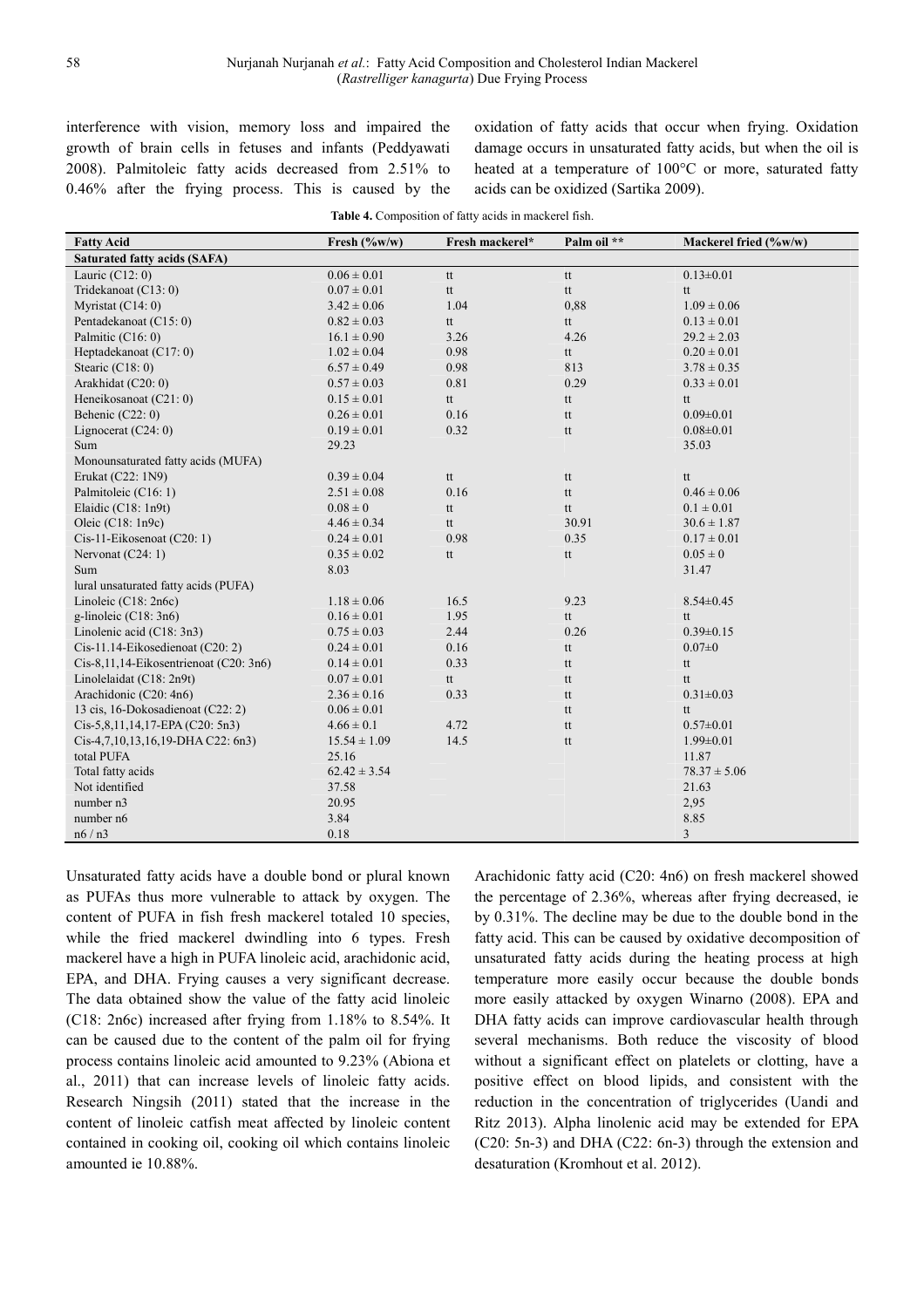EPA and DHA fresh mackerel man amounted to 4.66% and 15.54%. This result is not much different from the research Osman et al. (2001) show the EPA content in fresh mackerel amounted to 4.72%, DHA itself on fresh mackerel 14.5%, DHA content was higher in this study. Frying causes a decrease in the content of EPA and DHA on mackerel, EPA and DHA decrease of 0.57% and 1.99% the percentage reduction in EPA and DHA own approximately 80% from prior to the frying process. EPA and DHA can decrease resulting from heating is done, essential fatty acids EPA and DHA that is sensitive to light, temperature and oxygen. Double bonds in unsaturated fatty acids readily react with oxygen (easily oxidized) (Tambun 2006). This is supported by studies Arias et al. (2003) about the influence of different processing methods on chemical composition and fatty acid content Sardine pilchardus stating that DHA decreased after treatment with heat.

### **3.4. Content of Cholesterol**

Results of the study showed the average value of cholesterol in men fresh mackerel is 50.54 mg / 100 g. Research Osman et al. (2001) shows the cholesterol values mackerel does not differ greatly in the amount of 49.1 mg / 100 g. Variations cholesterol is influenced by several factors such as species, food availability, age, sex, water temperature, geographic location, and season (Sampaio et al. 2006). Cholesterol content increased in the amount of 121.63 mg / 100 g after frying. This can be caused by increased fat content in food can lead to increased cholesterol content in the material. Abiona et al. (2011) stated content of saturated fatty acids in coconut oil may increase cholesterol content in the ingredients are fried. Palm oil is used to contain phytosterols. Phytosterols containing 28-29 atom steroid alcohol. Phytosterols and cholesterol have the same structure but phytosterols have an extra methyl or ethyl chain branches. The main phytosterols in palm oil is sitosterol 350-410 ug / g of oil, campesterol 140-180 ug / g of oil, stigmasterol 70-100 ug / g of oil, and avenasterol 0-30 ug / g of oil (Tabee 2008). Liebermann - Colour Reaction Buchard used in calculating the levels of cholesterol in the sample is a method with the extraction step. This method of calculating the levels of cholesterol and other sterols contained in the material (Kenny 1952). This allows the uncountable number of other sterols in materials other than cholesterol. Another starting sterol can be derived from sterols contained in cooking oil.

## **4. Conclusion**

Fresh mackerel man having fatty acid content of 11 SAFA and after frying turned into 9 SAFA, the highest saturated fatty acids in Myristat (C14: 0), palmitic (C16: 0) and stearic (C18: 0). Palmitic acid increased after frying. Palmitic acid is the main component in the origin of saturated fat. MUFA on fresh mackerel amounted to 6, while after frying amounted to 5 MUFA, monounsaturated fatty acids with the highest score is palmitoleic (C16: 1) and oleic (C18: 1n9c). Oleic acid increased after frying. The content of omega-3 PUFA mainly on fresh mackerel have a high enough value, after frying the value of Omega-3 EPA (C20: 5n3) and DHA (C22: 6n3) decreased by the percentage decrease of 80%. The average cholesterol content in fresh mackerel amounted to 50.54 mg / 100 g and the mackerel fried cholesterol rose by 121.63 mg / 100 g.

### **References**

- [1] [AOAC] Association of Official Analytical Chemyst. 2005. Official Method of Analysis of the Association of Official Analytical of Chemist. Arlington.
- [2] Abiona OO, Awojide SH, Anifowoshe AJ, Babalola OB. 2011. Comparative study on effect of frying process on the fatty acid profile of vegetable oil and palm oil. E-International Scientific Research Journal 3(3): 210-219.
- [3] Alireza S, Tan CP, Hamed M, Man CYB. 2010. Effect of frying process on fatty acid composition and iodine value of selected vegetable oils and their blends. International Food Researh Journal 17: 295-302.
- [4] Almatsier S. 2006. Prinsip Dasar Ilmu Gizi. Jakarta: PT Gramedia Pustaka Utama.
- [5] Arias MT, Pontes E, Linares G. 2003. Cooking-freezingreheating (CFR) of sardine (Sardine pilchardus) fillets, effect of different cooking and reheating procedures on the proximate and fatty acid composition. Food Chemistry 83: 349-356.
- [6] Bellows, R Moore. 2006. Dietry Fat and Cholesterol. Colorado State University. Fact and Sheet 9(319):1-3.
- [7] [BSN] Baand Standarisasi Nasional. 1992. SNI 01-2891-1992. Cara Uji Makanan and Minuman. Jakarta: Dewan Standarisasi Nasional.
- [8] Colpo A. 2005. LDL cholesterol: bad cholesterol or bad science. Journal of American Physicians and Surgeons 10(3): 83-89.
- [9] Domiszewski Z, Bienkiewics G, Plust D. 2011. Effects of different heat treatments on lipid quality of striped catfish (Pangasius hypophthalmus). Journal Food Actapol 10(3): 359- 373.
- [10] Georgiev L, Penchev G, Dimitrov D, Pavlov A. 2008. Structural changes in common carp (Cyprinus carpio) fish meat during freezing. Bulgarian Journal of Veterinary Medicine 2 (2): 131-136.
- [11] Nurjanah, Nurilmala M, Hidayat T, Ginanjar TB. 2015. Amino acids and taurine change of indian mackerel due to frying process. *International Journal Chemical and Biomoleculer Sciences*. 1(3): 163-166.
- [12] Gokce M A, Tazbozan 0, Celik M, Tabakoglu S. 2004. Seasonal variation in proximate and fatty acid of female common sole (Solea solea). Food Chem. 88:419-423.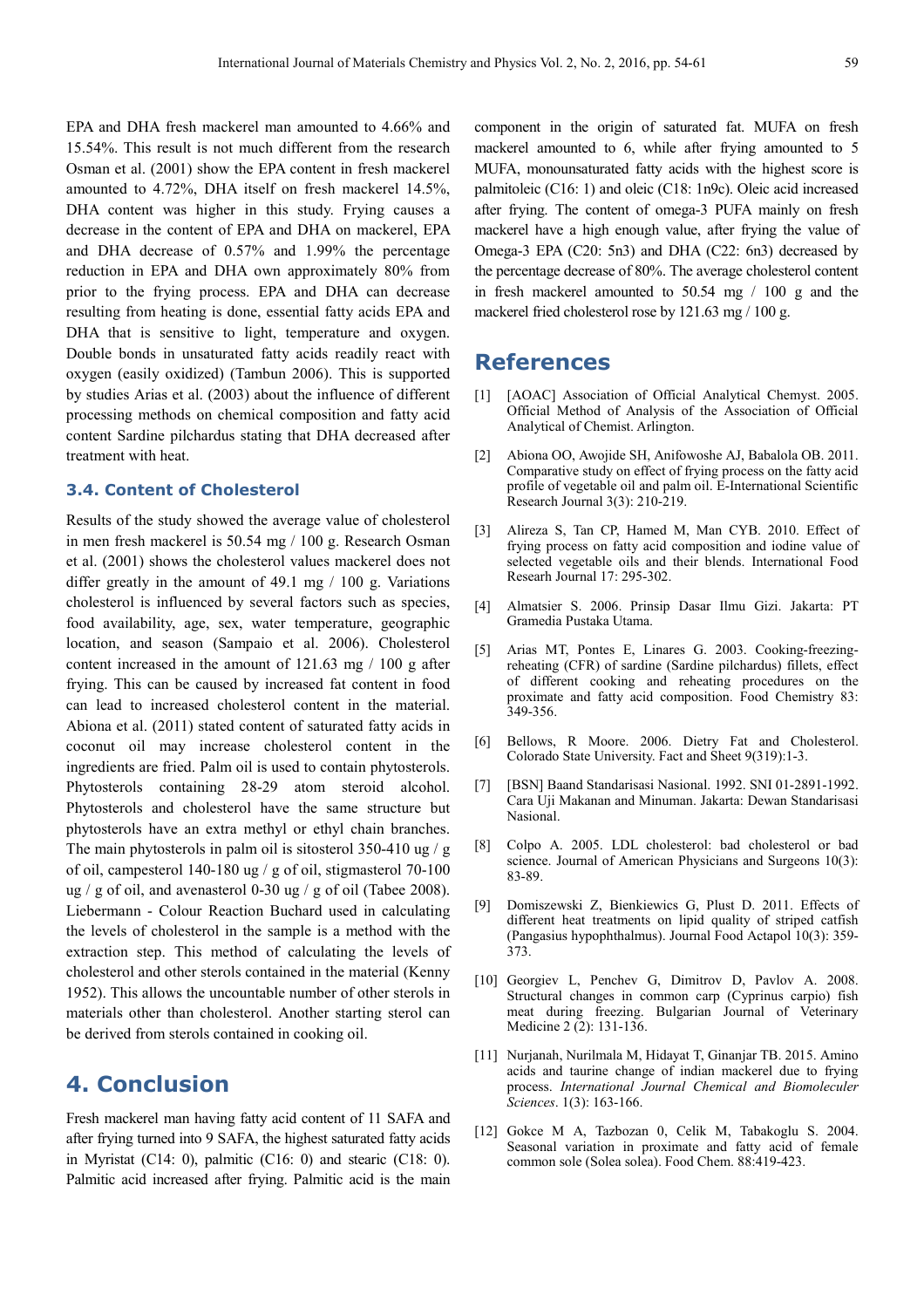- [13] Hasibuan HA, Nuryanto E. 2011. Kajian kandungan P, Fe, Cu, and Ni pada minyak sawit, minyak inti sawit, and minyak kelapa selama proses rafinasi. Jurnal Standardisasi 13(1): 67- 71.
- [14] Intarasirisawat R, Benjakul S, Wonnop V. 2011. Chemical composition of the roes from skipjack, tongol and bonito. Food Chemistry 124: 1328-1334.
- [15] Jacoeb AM, Cakti NW, Nurjanah. 2008. Perubahan komposisi protein and asam amino daging uandg ronggeng (Harpiosquilla raphidea) akibat perebusan. Buletin Teknologi Hasil Perairan 11(1): 1-20.
- [16] Junianto, Kiki H, Ine M. 2006. Produksi gelatin dari tulang ikan and pemanfaatannya sebagai bahan dasar pembuatan cangkang kapsul [Laporan Penelitian]: Fakultas Perikanan and Ilmu Kelautan, Universitas Padjajaran.
- [17] Kenny AP. 1952. The determination of cholesterol by the liebermann-burchard reaction. Clinical Laboratories 52(39): 611-620.
- [18] [KKP] Kementrian Kelautan and Perikanan. 2013. Statistik Perikanan Tangkap Indonesia, 2012. Jakarta Direktorat Jendral Perikanan Tangkap.
- [19] Kristantina WA. 2013. Komposisi asam lemak, kolesterol, and diskripsi jaringan fillet ikan kakap merah (Lutjanus argentimaculatus) segar and goreng [Skripsi]. Bogor: Fakultas Perikanan and Ilmu Kelautan, Institut Pertanian Bogor.
- [20] Kromhout D, Satoshi Y, Johanna MG, Hiroaki S. 2012. Fish oil and omega-3 fatty acids in cardiovascular disease: do they really work. European Heart Journal 33: 437-439.
- [21] Leblanc JC, Volatier JL, Aouachria NB, Oseredczuk M, Sirot V. 2008. Lipid and fatty acid compotion of fish and seafood consumed in France. Journal of food composition and analysis 21: 8-16.
- [22] Mahenna SF. 2001. Dynamics and management of the indian mackerel Rastrelliger kanagurta (Cuvier, 1816) in the gulf of Suez, Egypt. Egypt Journal Aquat. Biol and Fish 5(3):179-194.
- [23] Muchtadi TR, Ayustaningwarno F. 2010. Teknologi Proses Pengolahan Pangan. Bandung: Alfabeta.
- [24] Murniyati.A.S. 2004. Biologi 100 Ikan Laut Ekonomis Penting. Departemen Kelautan and Perikanan Jakarta.
- [25] Ningsih SG. 2011. Analisis asam lemak and pengamatan jaringan daging fillet ikan patin (Pangasius hypophthalamus) akibat penggorengan [Skripsi]. Bogor: Fakultas Perikanan and Ilmu Kelautan, Institut Pertanian Bogor.
- [26] Nurilmala M, Wahyuni M, Heidi W. 2006. Perbaikan nilai tambah limbah tulang ikan tuna (Thunnus sp) menjadi gelatin serta analisis fisika-kimia. Buletin Teknologi Hasil Perairan 9(2): 22-23.
- [27] Nurjanah, Tati N, Asadatun A, Ardilla PR. 2009. Pengaruh umur panen terhadap komposisi asam lemak ikan gurami (Osphronemus gouramy). Seminar Nasional Perikanan Indonesi. Departemen Teknologi Hasil Perikanan, Fakultas Perikanan and Ilmu Kelautan, IPB, Bogor: 357-358<sup>a</sup>.
- [28] Nurjanah, Dewi MM, Tati N, Asadatun A. 2009. Komposisi kimia, asam lemak, and kolesterol (Harpiosquilla raphidea) akibat perebusan. Seminar Nasional Perikanan Indonesia. Departemen Teknologi Hasil Perikanan, Fakultas Perikanan

and Ilmu Kelautan, IPB, Bogor: 364-365<sup>b</sup>.

- [29] Nurjanah, Abdullah A. 2010. Cerdas Memilih Ikan and Mempersiapkan Olahannya. Bogor: IPB Press.
- [30] Osman H, AR Suriah, EC Law. 2001. Fatty acid composition and cholesterol contentof selected marine fish in Malaysian waters. Food Chemistry 73: 55-58.
- [31] Ozugul Y, Ozugul F. 2007. Fatty acid profiles of commercially important fish species from the mediterranean, agean and black seas. Food Chemistry 100(4): 1634-1638.
- [32] Peddyawati E. 2008. Lemak, kawan yang bisa jadi lawan. http:// benih.net/lemak-kawan-yang-bisa-jadi-lawan [5 Desember 2013].
- [33] Purwaningsih S, Salamah E, Dewantoro R. 2014. Chemical composition and fatty fcids of glodok fish by high thermalprocessing.JPHPI 17(2):165-174.
- [34] Rifqie GL. 2007. Analisis frekuensi panjang and hubungan panjang berat ikan kembung lelaki (Rastrelliger kanagurta) di teluk jakarta [Skripsi]. Bogor: Fakultas Perikanan and Ilmu Kelautan, Institut Pertanian Bogor.
- [35] Rahman MM, Zamri M and N Fadilla. 2012. Effects of deep frying on proximate and micronutrient of indian mackerel (Rastrelliger kanagurta), eel (Monopterus albus) and cockle (Anadara granosa). Pakistan Journal of Biological Science 15(12): 589-594.
- [36] Sampaio GR, Bastos DHM, Sares RAM, Queiroz YS, Torres EAFS. 2006. Fatty acid and cholesterol oxidation in salted and dried shrimp. Food Chemistry 95 (2): 344-351.
- [37] Sartika AAD. 2009. Pengaruh suhu and lama proses menggoreng (deep frying) terhadap pembentukkan asam lemak trans. Makara Sains. Vol. 13 (1): 23-28.
- [38] Sukarsa DR. 2004. Studi aktivitas asam lemak omega-3 ikan laut pada mencit sebagai model hewan percobaan. Buletin Teknologi Hasil Perikanan 7(1): 69-70.
- [39] Susilawati E. 2002. Pengaruh jenis ikan and penggorengan terhadap komposisi proksimat serta minyak yang terserap [Skripsi]. Bogor: Fakultas Pertanian. Institut Pertanian Bogor.
- [40] Tabee E. 2008. Lipid and phytosterol oxidation in vegetable oils and fried potato products. [tesis]. Swedia: Swedish University of Agricultural Science.
- [41] Tambun R. 2006. Teknologi Oleokimia. Meand: Universitas Sumatera Utara.
- [42] Turkkan AU, S Cakli, and B Kilinc. 2008. Effect of cooking methods on the proximate composition and fatty acid composition seabass (Dicentrarchus labrax Lnnaeus, 1758). Food and Bioproducts Proccesing 86: 163-166.
- [43] Uandi K, Barry WR. 2013. High potency fish oil supplement improves omega-3 fatty acid status in health adults: an openlabel study using a web-based, virtual platform. Nutrition Journal 12: 1-2.
- [44] .Weber J, Vivian CB, Cristine PR, Andre de MV, Tatiana E. 2008. Effect of diffrent cooking methods on the oxidation, proximate and fatty acid composition of silver catfish (Rhamdia quelen) fillets. Food Chemistry 106: 140-146.
- [45] Winarno F.G. 2008. Kimia Pangan and Gizi. Jakarta: Gramedia Pustaka Utama.